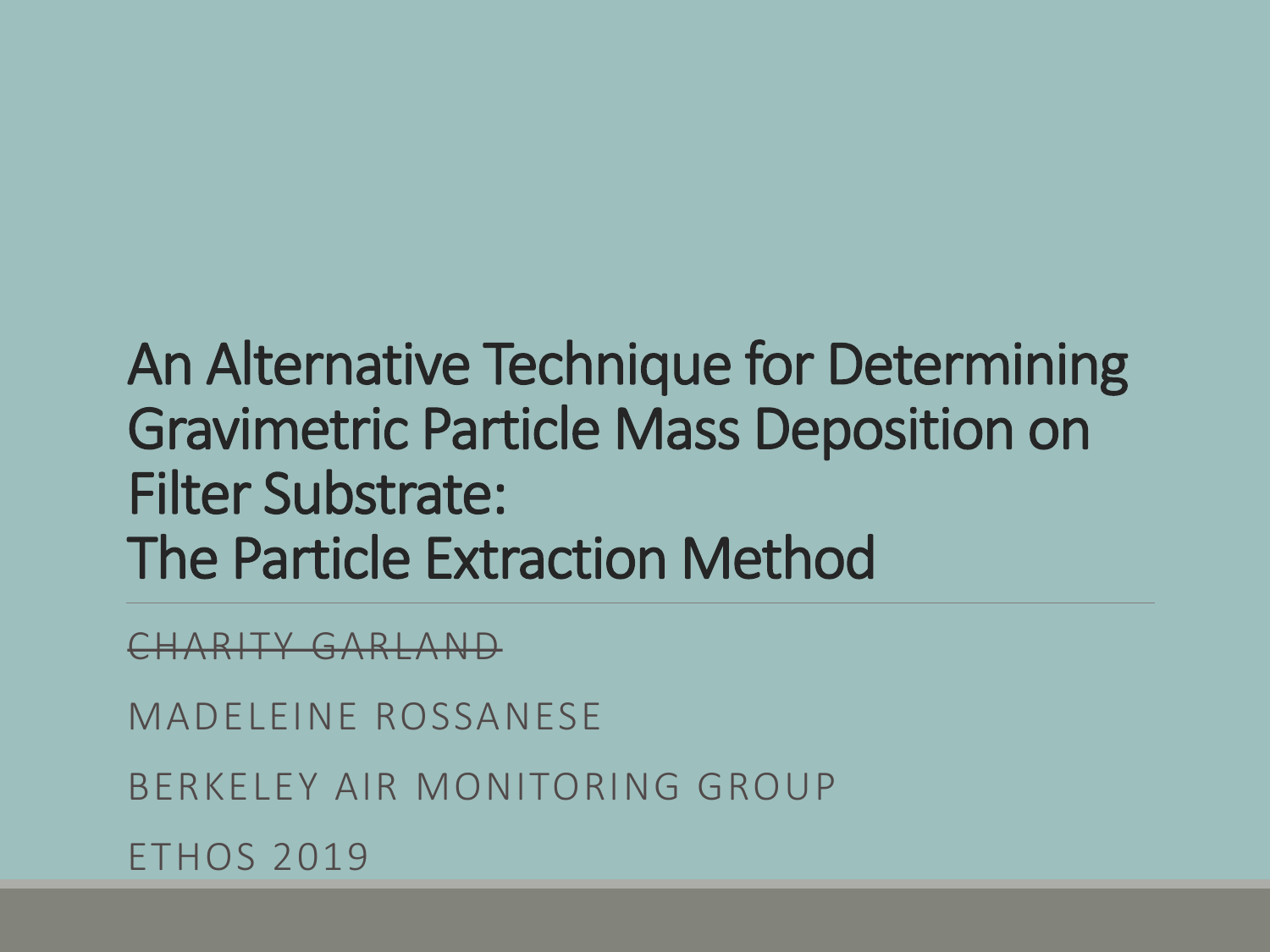# **Objectives**

- Understand standard gravimetric particulate matter (PM) measurements
- **IDENTIFY THE LIMITE IN STRING IN STANDARY IN A LIGAN FIG. 7 IN STANDARY IN STANDARY CONTINUITY IN STANDARY IN STANDARY CONTINUITY IN A LIGAN FIG. 7 IN STANDARY EVALUTE IN STANDARY EVALUTE IN STANDARY EVALUTE IN STANDARY E** measurements
- Understand extraction method particulate matter measurements
- **IDENTIFY THE LIMIT IS SET IS CONTINUES IN THE INCRYSTM** measurements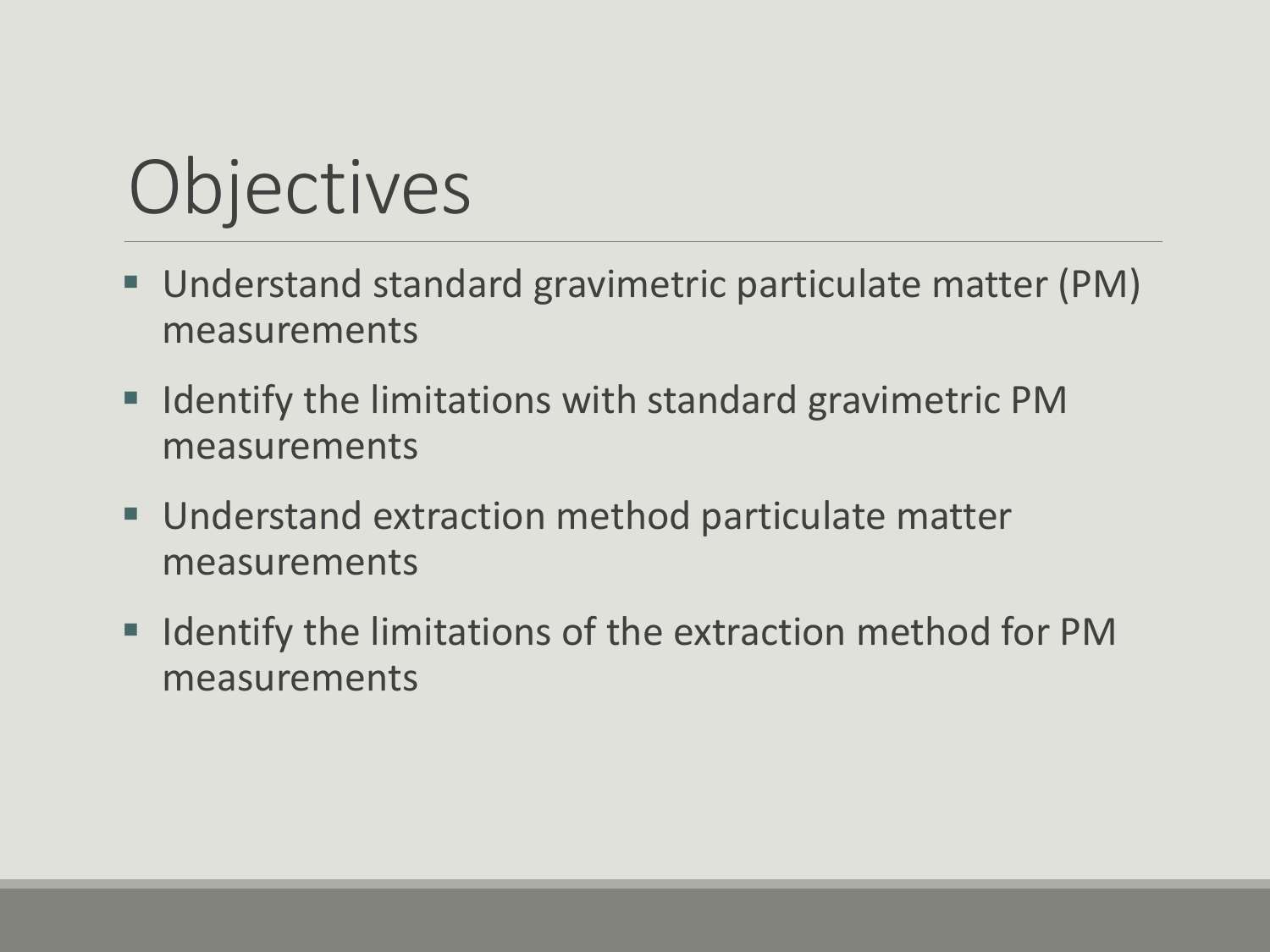### Background

- Gravimetric filter analysis, employing a pump and filter system, is the gold standard method for measuring the mass concentration of particulate matter (PM) in air
- Uses high precision  $(0.1 1 \mu g$  resolution) mass measurements of filters before and after sample collection.
- Scales must be operated in a highly controlled environment that is clean, demonstrates low static and vibration, and is temperature and humidity stable
- Field blanks are typically used to account for changes in mass unrelated to sampling (e.g. contamination/mass loss from handling, transport, etc.)

(Balakrishnan et al. , 2015; Health and Safety Executive (HSE), 1997; Rosa et al. , 2014)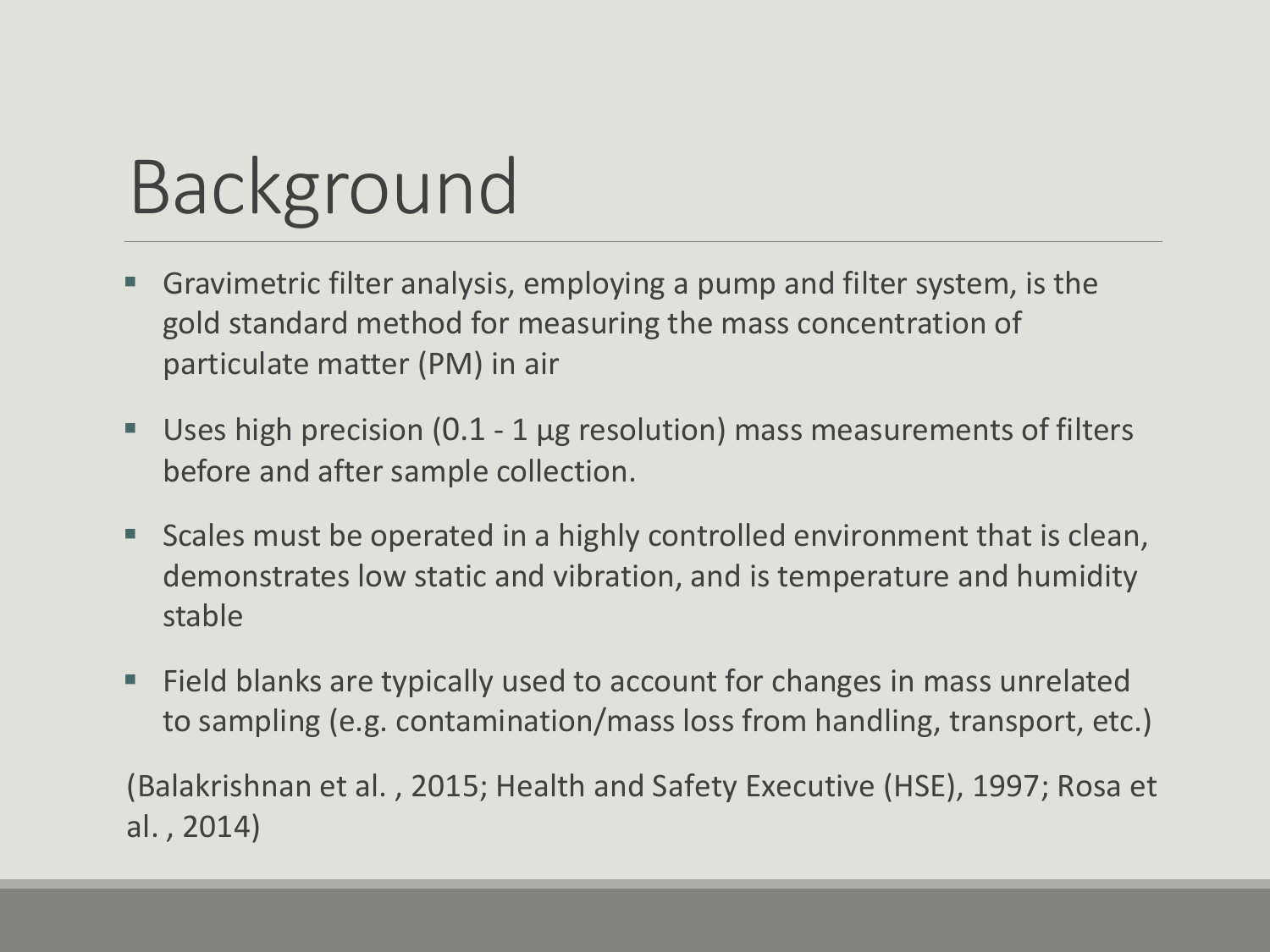#### Standard Gravimetric Method

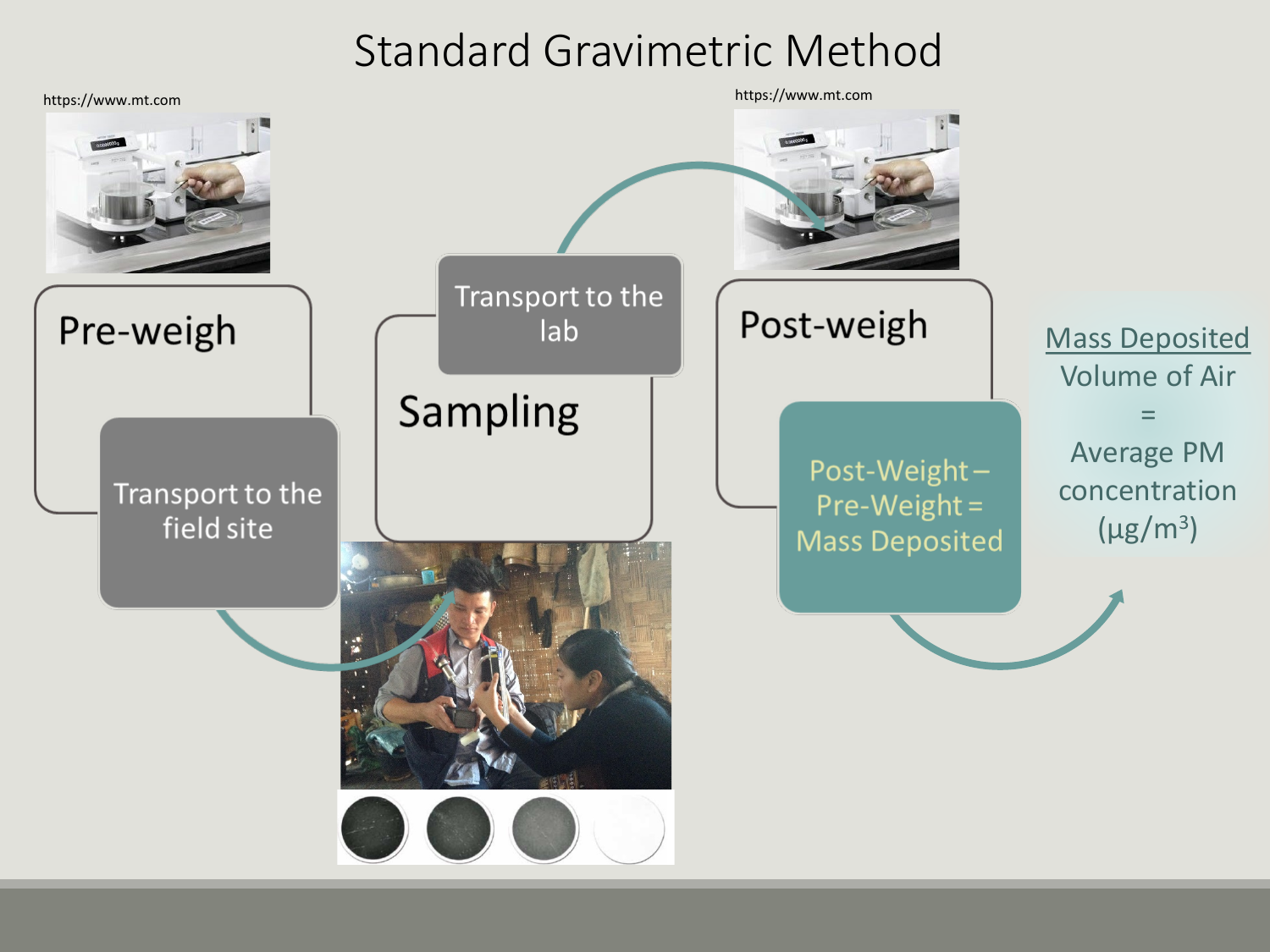#### Standard Gravimetric Limitations

- Conditions must be well-matched between pre- and post-weights, which may be separated by several months and up to years
- Filter data may be lost or compromised by incorrect mass measurements resulting from unstable scales, improper scale operation or calibration, or transcription errors
- **Sample sets can be comprised of thousands of filters some erroneous** mass measurements are likely to occur.
- Post-weight measurements can be repeated if filters are stored properly, there is currently no method for recovering lost or compromised pre-weights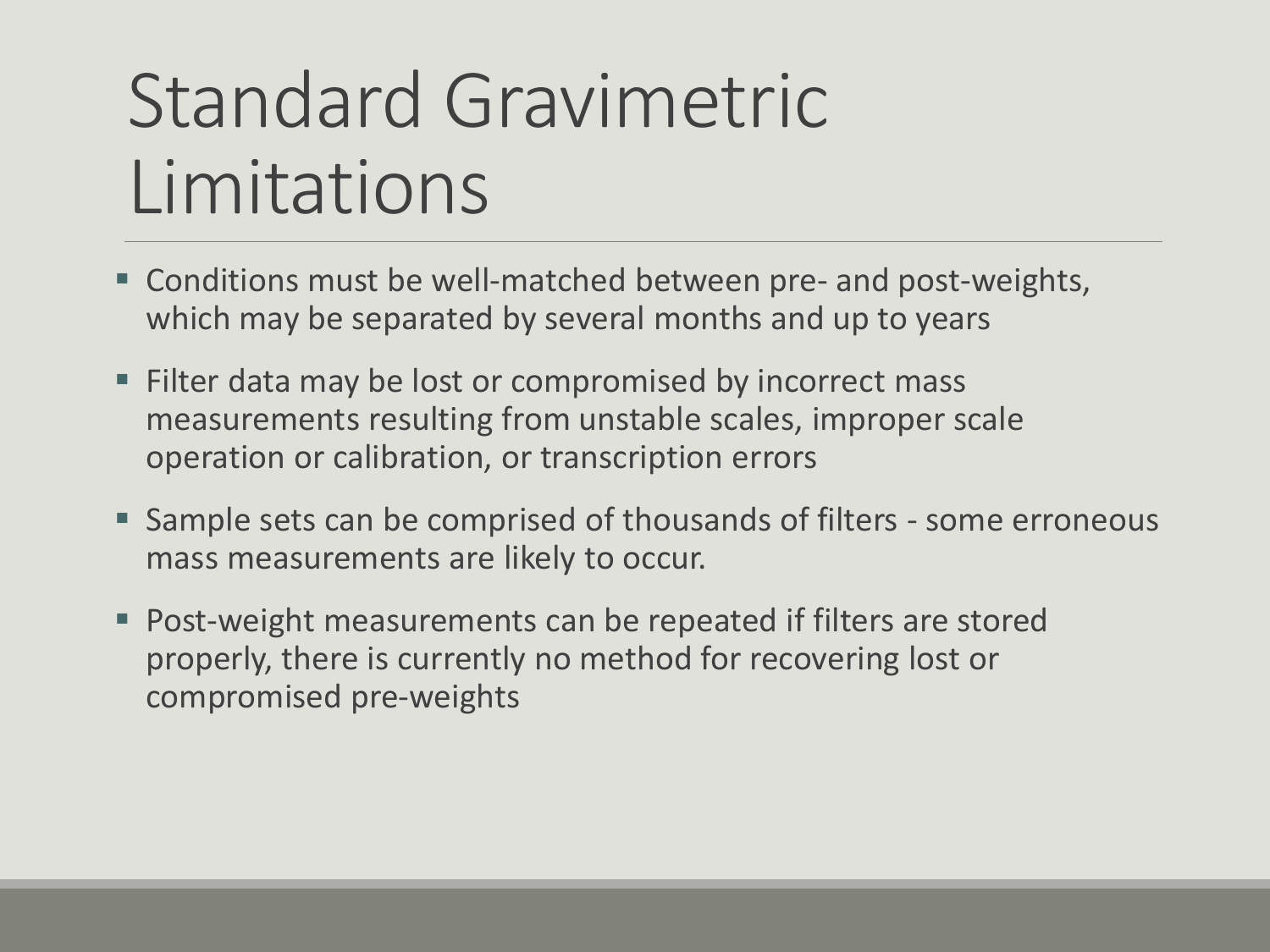#### Extraction Method

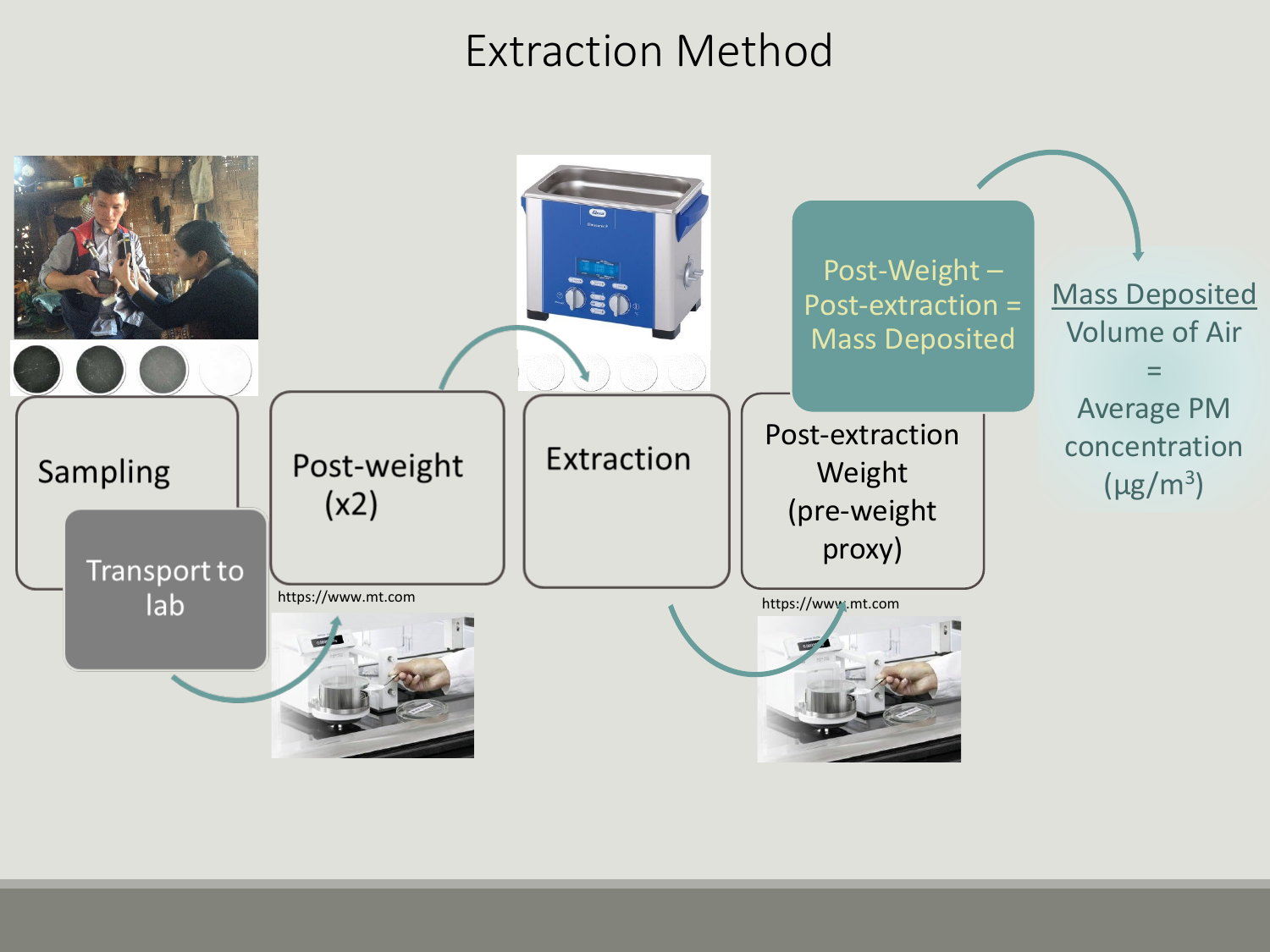# Method Comparison

Sample Filters: Used to collect PM sample for concentration calculation

Field Blanks: Treated the same way as the sample filters, apart from sampling air. In the extraction method, field blanks also undergo the extraction process. Used to correct for unexpected changes in mass related to transport, handling, storage, and the extraction process.

> Image by Madeleine Rossanese

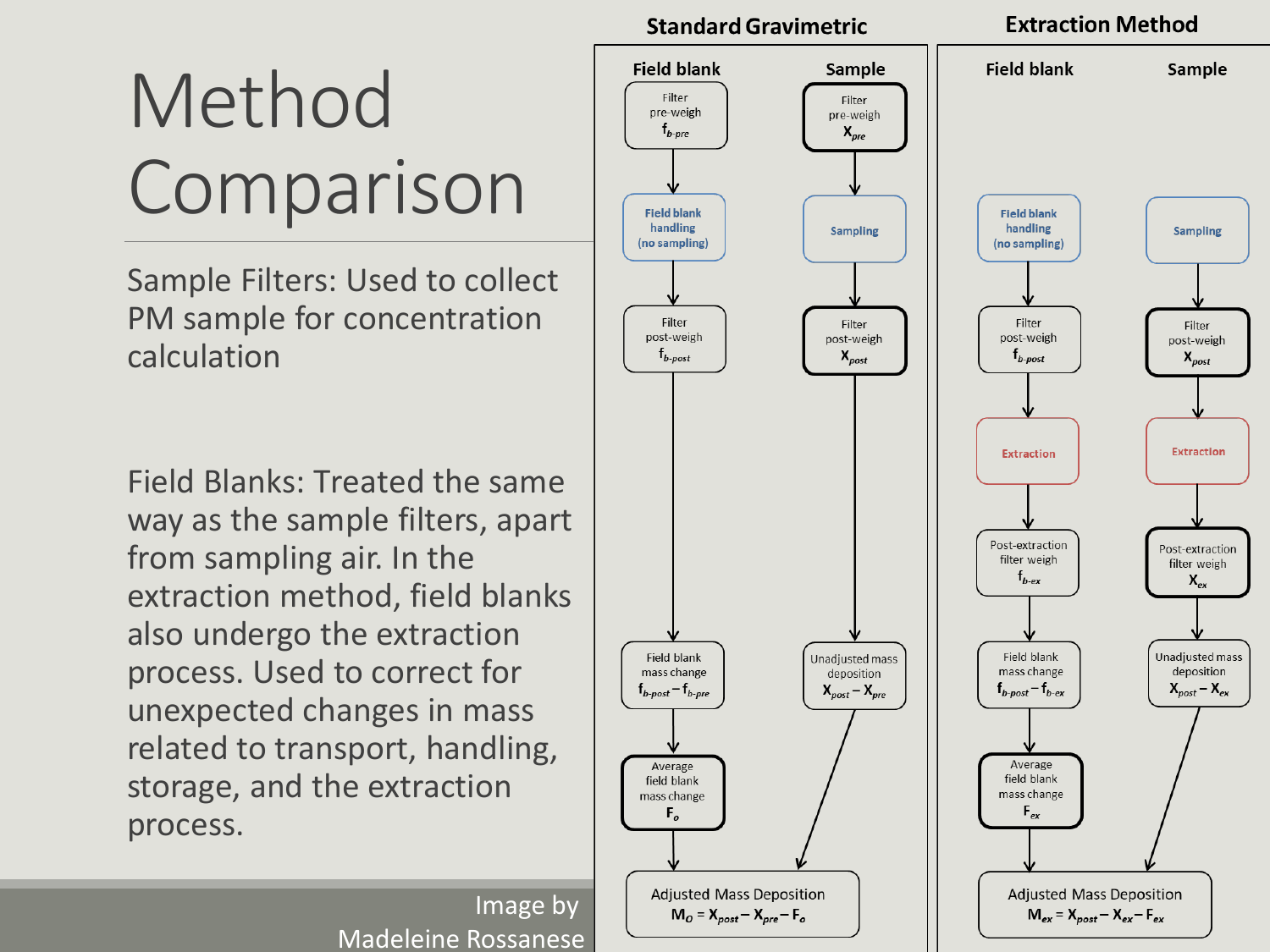### Study

Samples:

- 1. 265 sample PTFE filters, primarily wood smoke PM2.5 deposition. Six samples were excluded due to incorrect pre-sampling weights, evidenced by negative mass depositions. 28 filters were excluded that were below the extraction method's limit of detection of 60 μg
- 2. 21 field blanks (handled similarly to the sample filters but not used for sampling), including undergoing the extraction process,
- 3. Eight extraction blanks (filters taken directly from the package and not otherwise handled or sampled), and
- 4. Four lab-simulated filter samples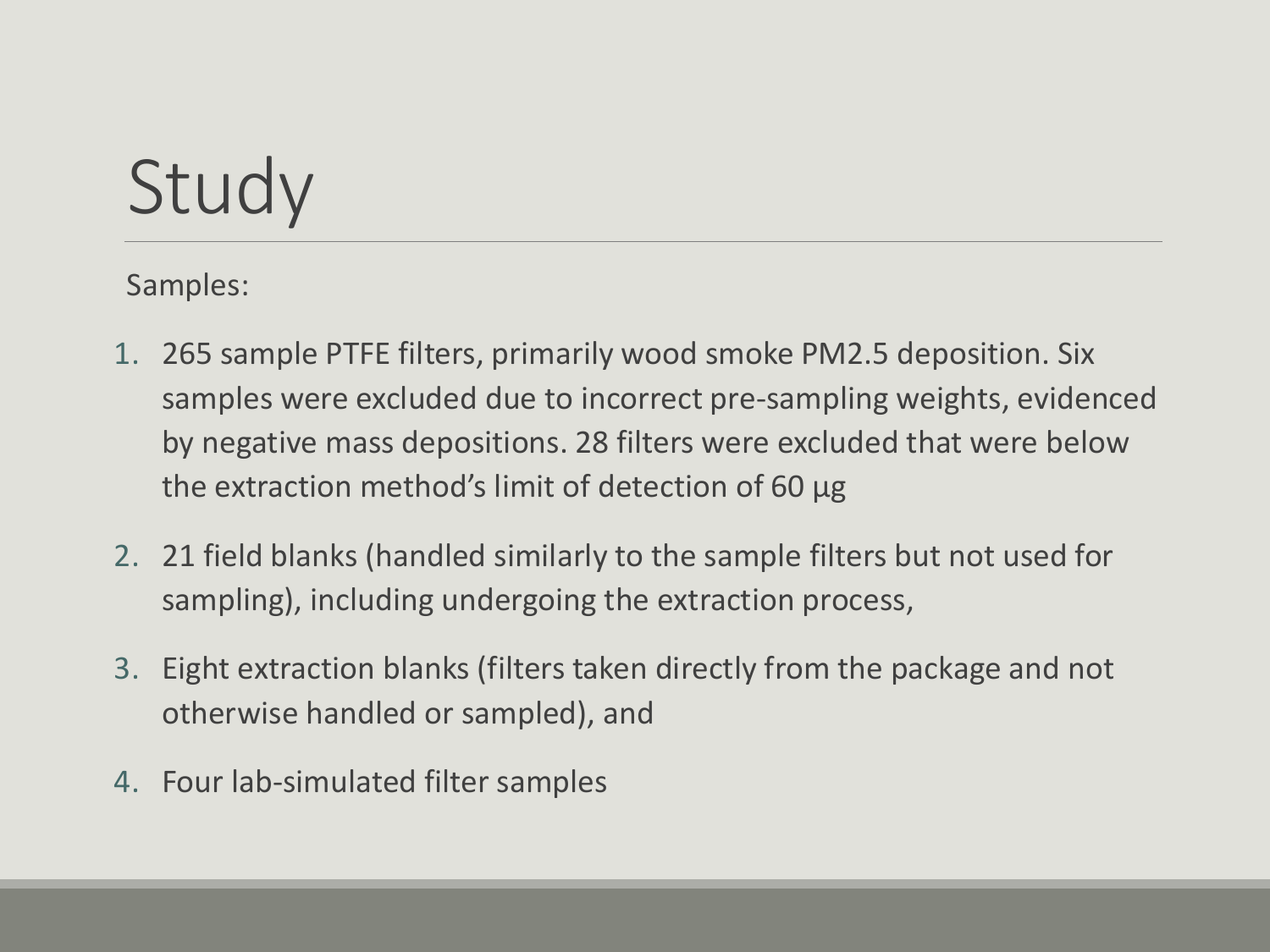### Limit of Detection

Extraction blanks were analyzed to determine the limit of detection (LoD) for this method using the commonly accepted calculation for LOD shown in the equation below  $(y<sub>LOD</sub>)$ .

$$
Y_{LOD} = B_{ex} + 3 * \sigma_{Bex}
$$

- Average mass change (Bex) = 21  $\mu$ g for all extraction blanks (N = 8)
- Standard deviation of the extraction blank mass change ( $\sigma$ Bex) = 13  $\mu$ g

•  $Y_{\text{Lop}} = 60 \mu g$ .

All samples with Mex below 60 μg were excluded from the following analysis (N = 28) for a total sample size of 231. Of these 28 filters, 11 were sample filters (4%) and 17 were blanks.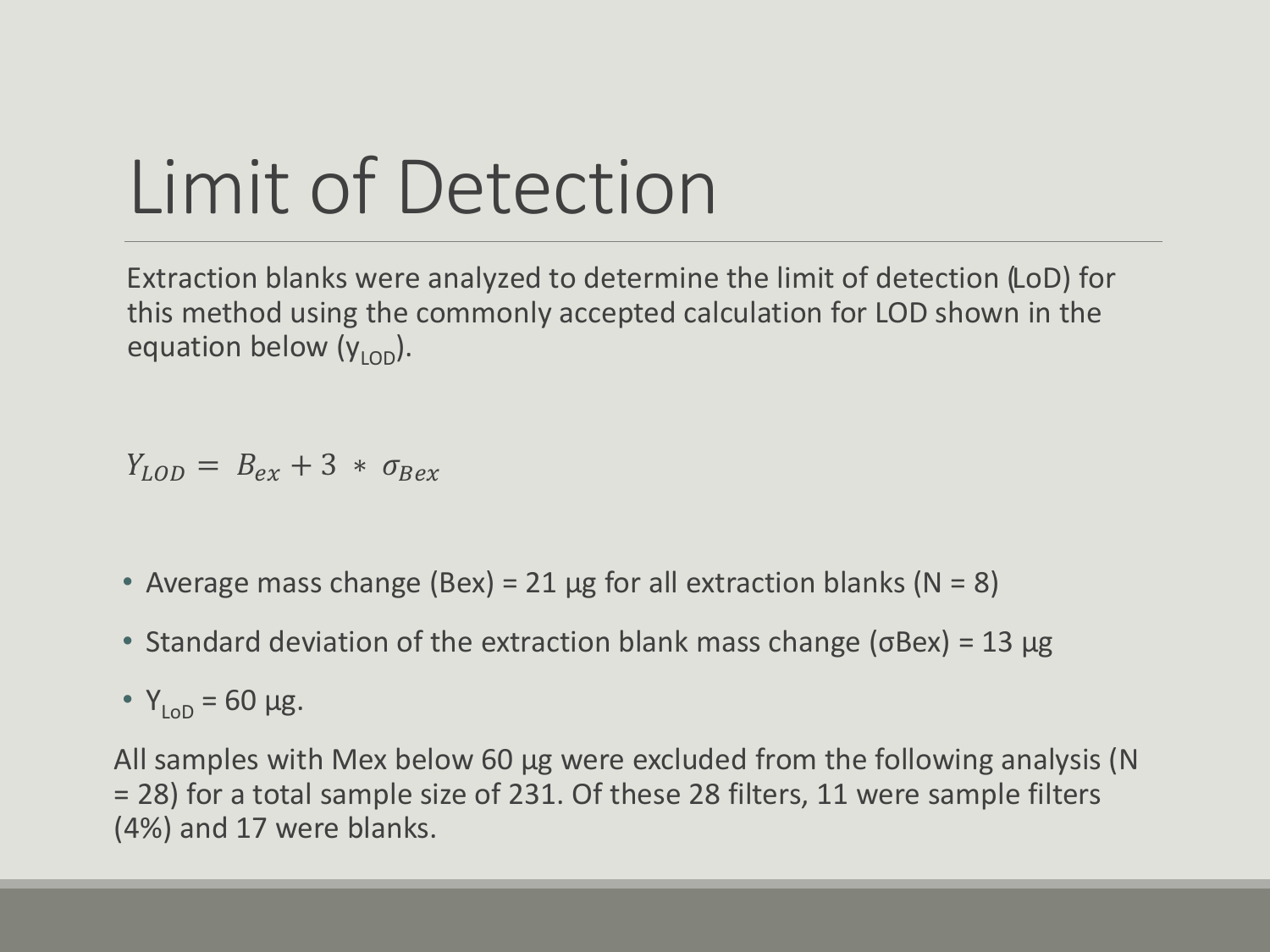

Figure 2. A Deming regression model relating original mass deposition from the standard gravimetric method ( $M_o$ ) versus mass deposition determined from the extraction method  $(M_{ex})$  for all filters (a) and for filters with an  $M_{o}$  of 1000 µg or less (b). The 95% confidence bounds are calculated with the bootstrap (quantile) method. The "Identity" line indicates equivalent methods.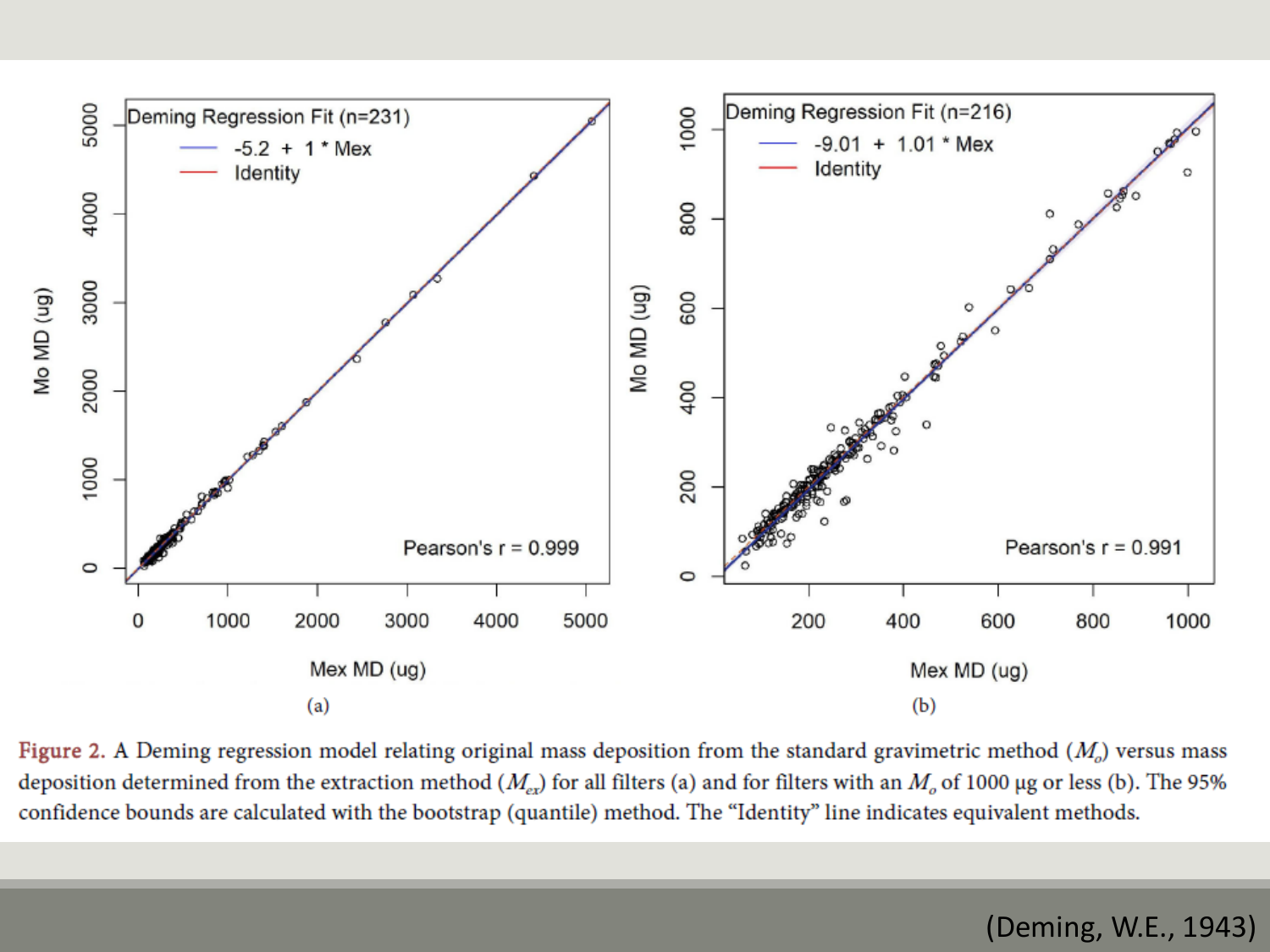

Figure 3. The mean mass deposition difference determined from field-blank adjusted original pre-sampling weight  $[M_o]$  and field-blank adjusted post-extraction weights  $[M_{ex}]$  is -5.8 ± 4.5. The distribution of the differences in mass deposition using the two methods is shown with the 99% confidence interval and mean indicated by the vertical lines.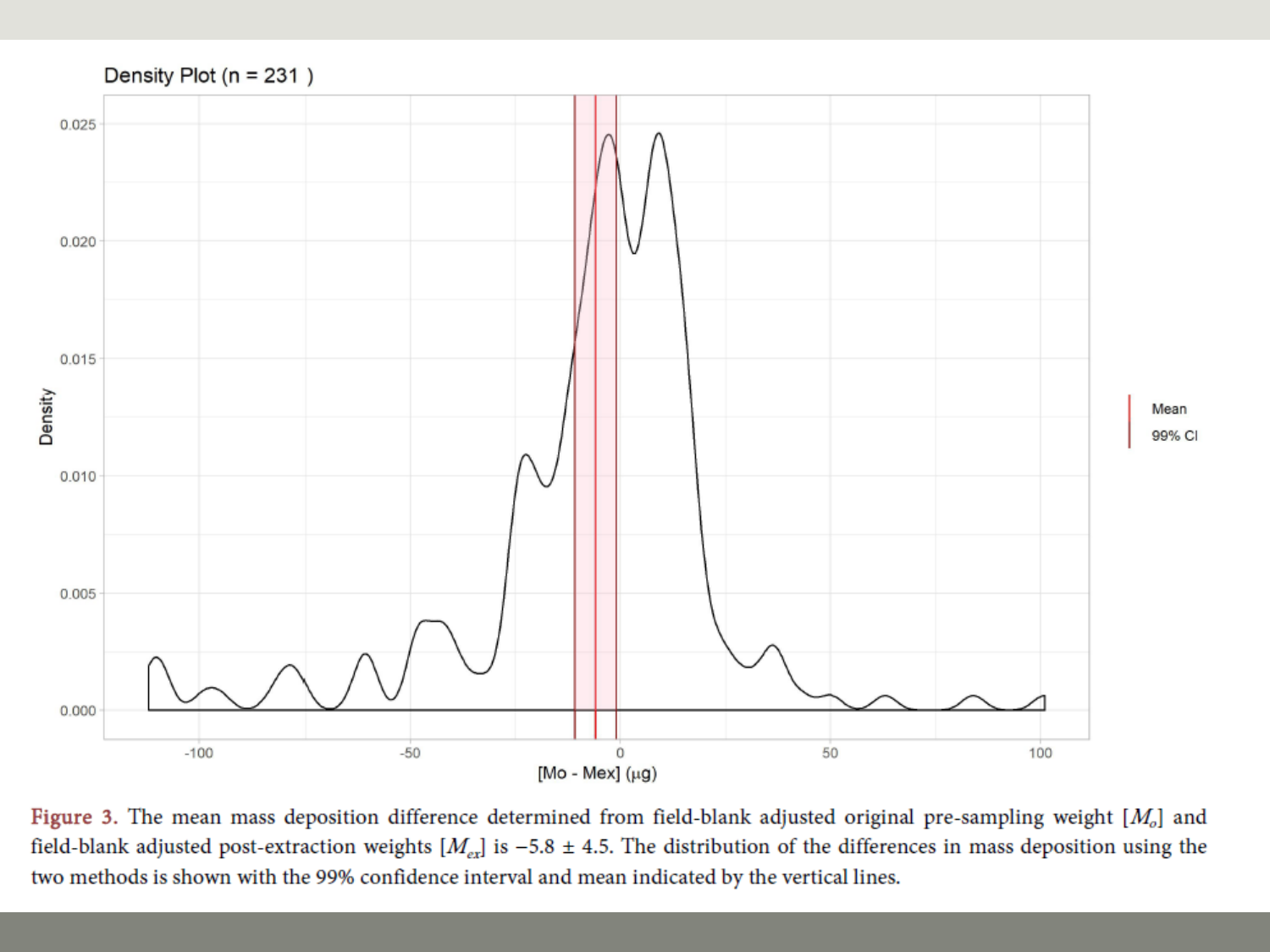

Figure 4. Bland-Altman relationships show the absolute (M.  $-$  M<sub>ex</sub>) (a) and percent (b) error between the two MD determination methods (M<sub>o</sub> versus M<sub>ex</sub>) for all values where  $M_{ex}$  > LOD (N = 231). The percent error is calculated using the average of the two measurements. The mean value is defined by the blue line and the 95% limits of agreement are shown in red [mean  $\pm$  1.96\*standard



(Altman, D.G. and Bland, J.M.,1983)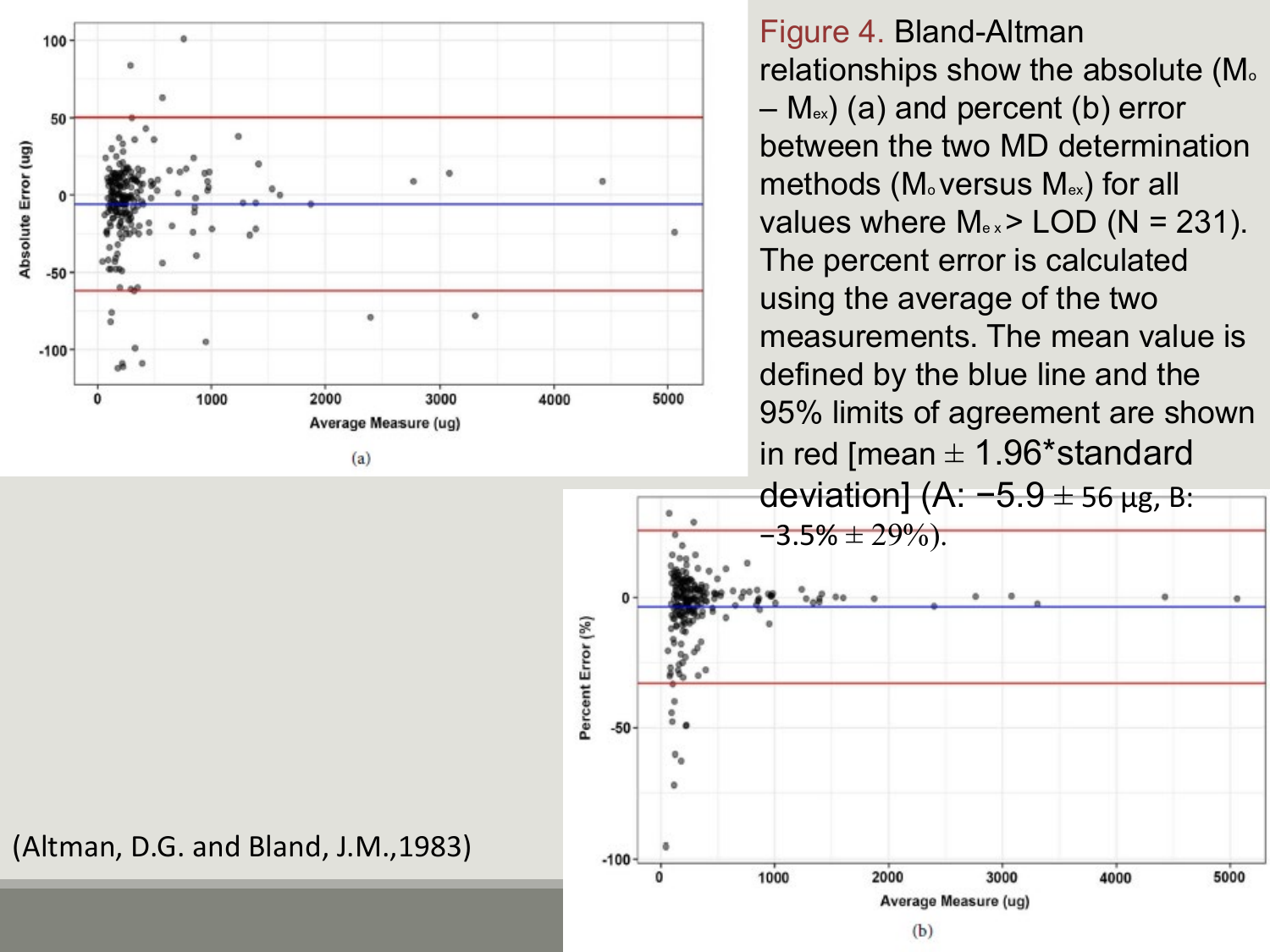### Concentration Estimate Comparison

- Estimate of PM concentration using a typical gravimetric sample scenario
- Sample duration of 1440 minutes and a flow rate of 1.5 liters per minute was assumed, which is common for exposure and indoor air pollution studies.
- Mean PM MD using standard method was 367 ± 589 μg, and
- Mean PM MD using extraction method was  $371 \pm 589$  μg (diff of 4 μg)
- The standard method yields an appx concentration of  $170 \pm 272 \,\mathrm{\mu g/m^3}$
- The extraction method yields an appx concentration of  $172 \pm 273 \,\mathrm{\upmu g/m^3}$ .

*Difference in average approximate concentration is 2 μg/m3 (1%)*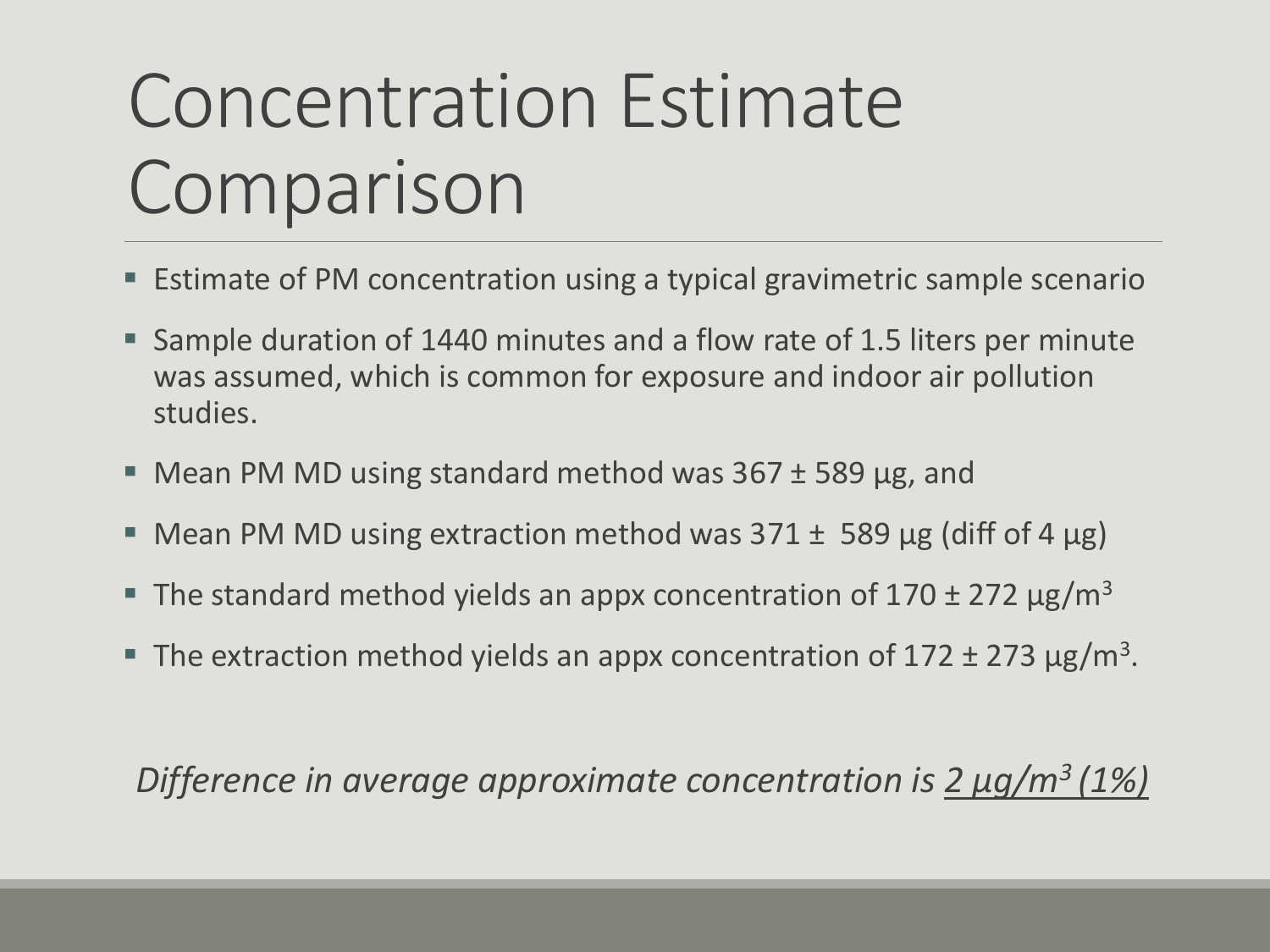### Extraction Method Limitations and Considerations

- Requires field blanks (minimum 10, ideally 10-20%)
- Only tested on PTFE filters with PMP support rings and with wood smoke
- Filters not equilibrated to room temperature prior to extraction or susceptible to tearing, equilibrate to room temperature prior to extraction
- Extracted filters are relatively more electrically charged so anti-static measures should be employed when weighing
- The LoD for the extraction method is 60 ug. This method should not be used during campaigns where filters are thought to be less than 60 ug.
- **If is up to the user of this method to decide if the LoA for error (A: -5.9 ±** 56 μg, B: −3.5% ± 29%) is acceptable for their application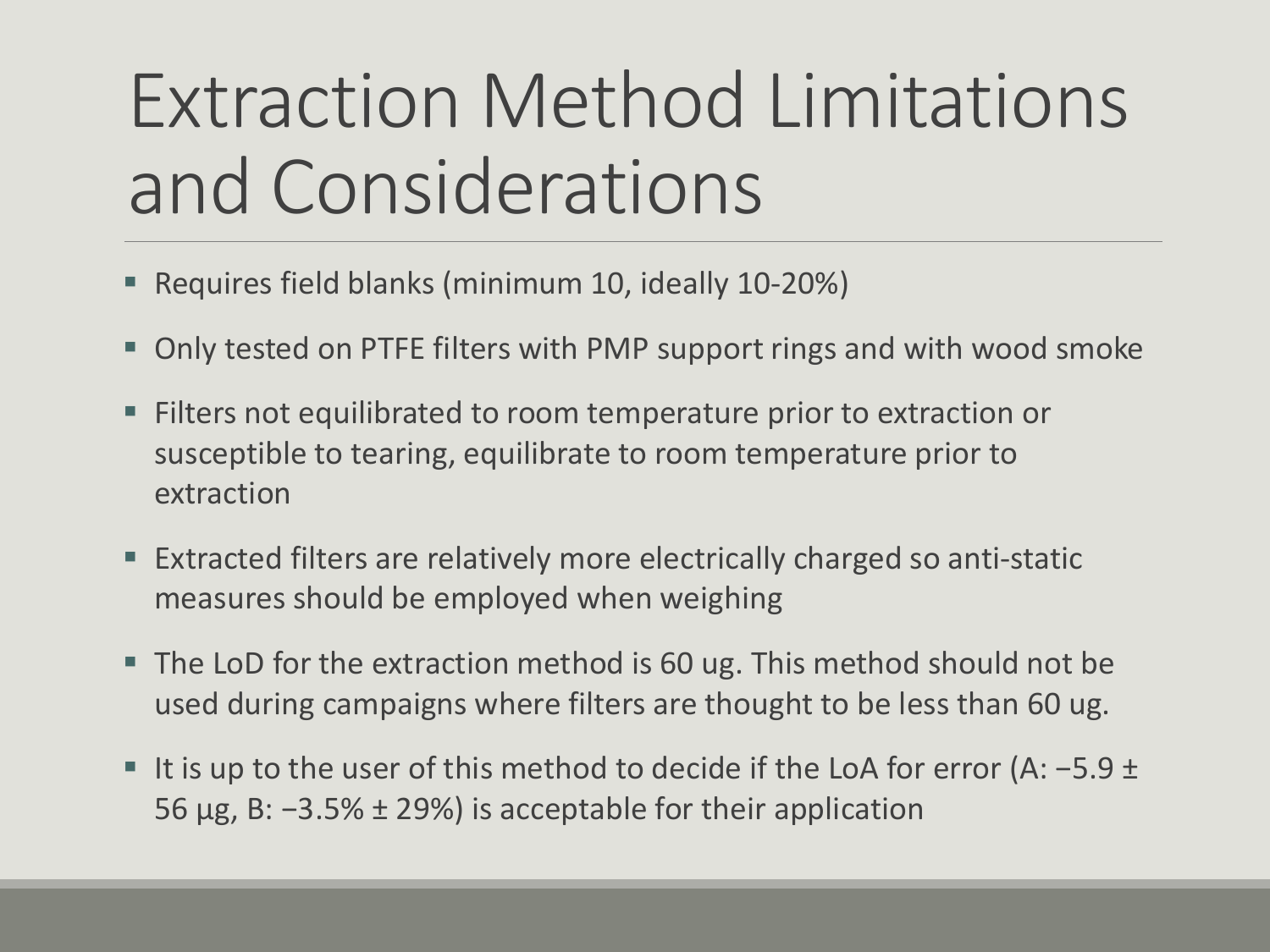#### THANKS!

We wish to thank Kirk Smith and L. Drew Hill from the University of California, Berkeley (UCB) for sharing filters for use in the PM extraction tests and final experiment. We would also like to extend our thanks to Katharine Hammond at UCB for advising on the extraction process and results and Ajay Pillarisetti, Drew Hill, and Madeleine Rossanese for input on the manuscript.